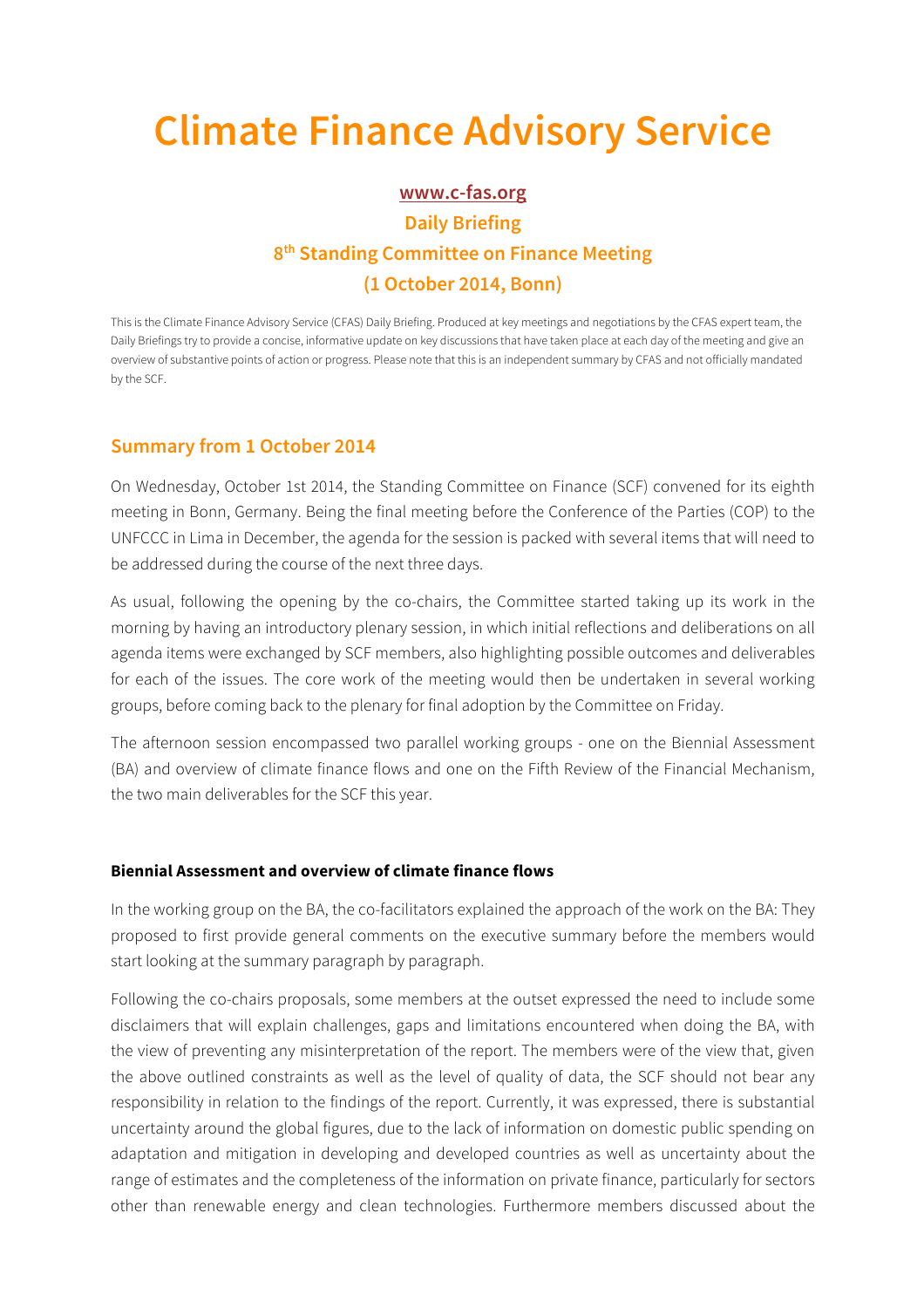relationship of the BA with the US\$100 bn goal by 2020. It came out that the BA is not meant to inform the mobilization of the climate finance commitment under the Convention, but rather provides an overview of climate flows from 2010 to 2012.

In the discussion later, Committee members engaged on textual amendment of the executive summary. One of the key elements that emerged out of the discussion was related to the consistency of the numbers outlined in the document. There was also agreement among members that some headings and wordings throughout the executive summary should be carefully chosen in order to avoid any misinterpretation upfront and to put things in the right context. Furthermore, Committee members spent some thoughts on the Figure II "The Onion diagram" of the executive summary, which portraits indicative levels of certainty of data along the scale of climate finance flows. The issue is that there is uncertainty about the figures as well as on how the data was collected. In other words, there is a relationship between the levels of confidence and the type of data related to climate specific transaction: the broader the definition and purpose for collecting the data, the higher is the range of uncertainty.

The co-facilitators promised to work on a revised on summary and conclusion that they would circulate to the Committee in the morning. Based on this, the working group will meet again in the morning to consider the new version with the goal of concluding the issue.

### **Fifth review of the Financial Mechanism**

The working group on the Fifth Review delved into extensive discussions on the executive summary of the draft technical paper prepared by the secretariat to inform the mandated expert input by the SCF to be forwarded to the COP in Lima. SCF members were provided the opportunity to share their views on the text and propose textual amendments where felt necessary. Generally, members emphasized that recommendation concerning the GCF should not be made in a way that would pre-empt decisions to be taken by the GCF Board in the course of concluding its operationalization at subsequent meetings.

The first part of the discussion focussed on the transparency of decision-making processes of the operating entities, in particular that of the GEF. In concrete, SCF members elaborated on information disclosure and accountability within the GEF Agencies, as referenced in one of the paragraphs of the executive summary. While members where of the view that transparency and accountability in regard to the implementing agencies of the GEF could be improved, it was perceived as not addressing an issue of 'decision-making' unlike the respective heading in the text suggests. On the level of stakeholder engagement, gender sensitive approaches, environmental and social safeguards and fiduciary standards, the SCF members were of the view that the GEF has performed well in putting corresponding policies in place, and that the GCF should take note of these experiences. The responsiveness of the GEF to COP guidance was generally recognized as satisfactory, in particular given the amount of guidance the GEF has received since its existence.

Controversial discussions evolved around the 'adequacy, predictability and sustainability of funds'. Some members emphasized that an assessment of the adequacy of funds could not be undertaken in general, as a comprehensive needs assessment has not been conducted. Others highlighted the fact